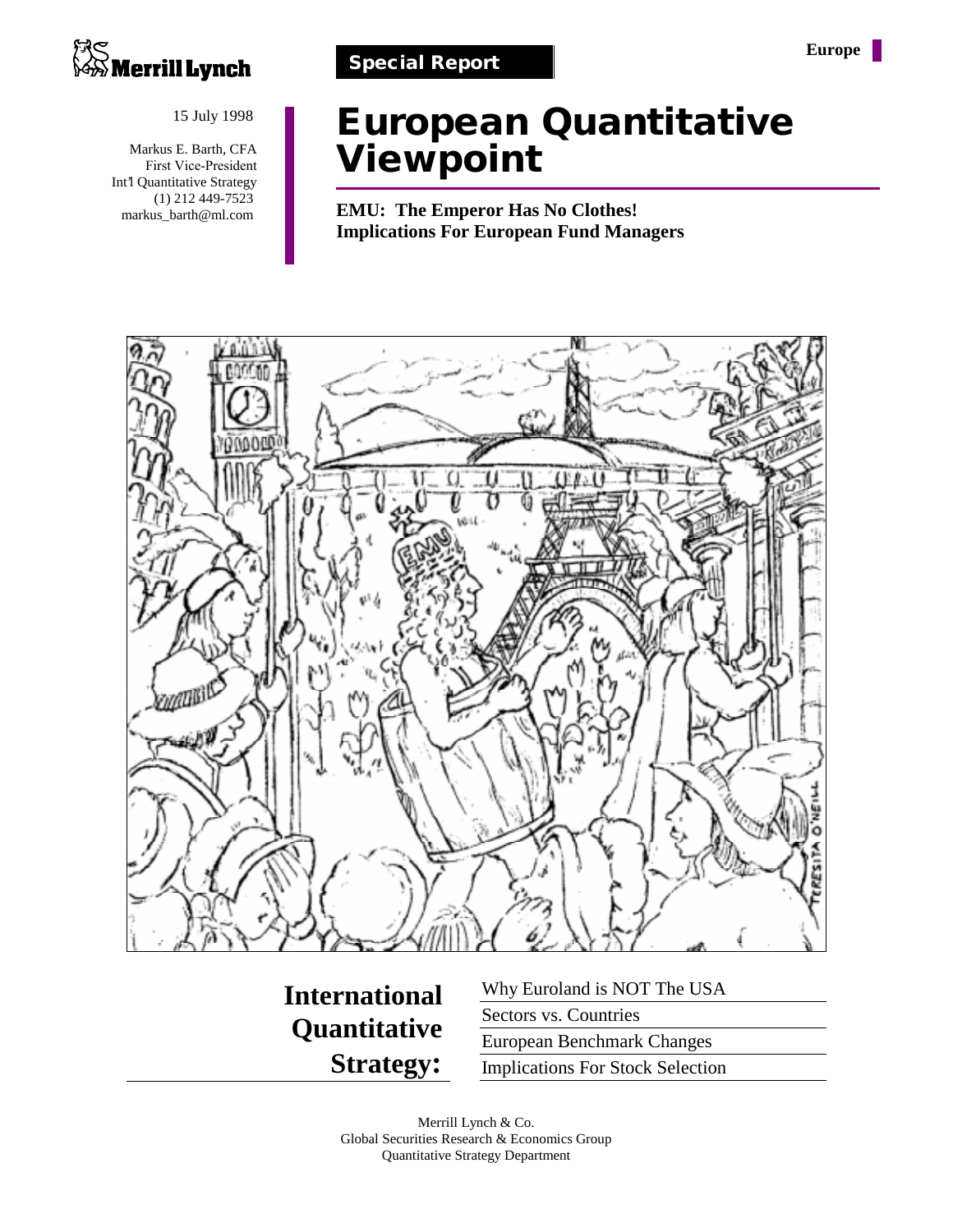### **CONTENTS**

|                          | <b>Section</b>                              | Page |
|--------------------------|---------------------------------------------|------|
| <b>Executive Summary</b> |                                             | 3    |
|                          | <b>Introduction</b>                         | 4    |
|                          | Converging EMU Economies? Maybe Not         | 4    |
|                          | Why Euroland Is Not The USA                 | 5    |
|                          | Sectors Vs. Countries                       | 7    |
|                          | Aren't European Companies Global?           | 9    |
|                          | How Will The Benchmark Change?              | 10   |
|                          | <b>Isn't There Anything Good About EMU?</b> | 11   |
|                          | <b>Implications For EMU Stock Selection</b> | 14   |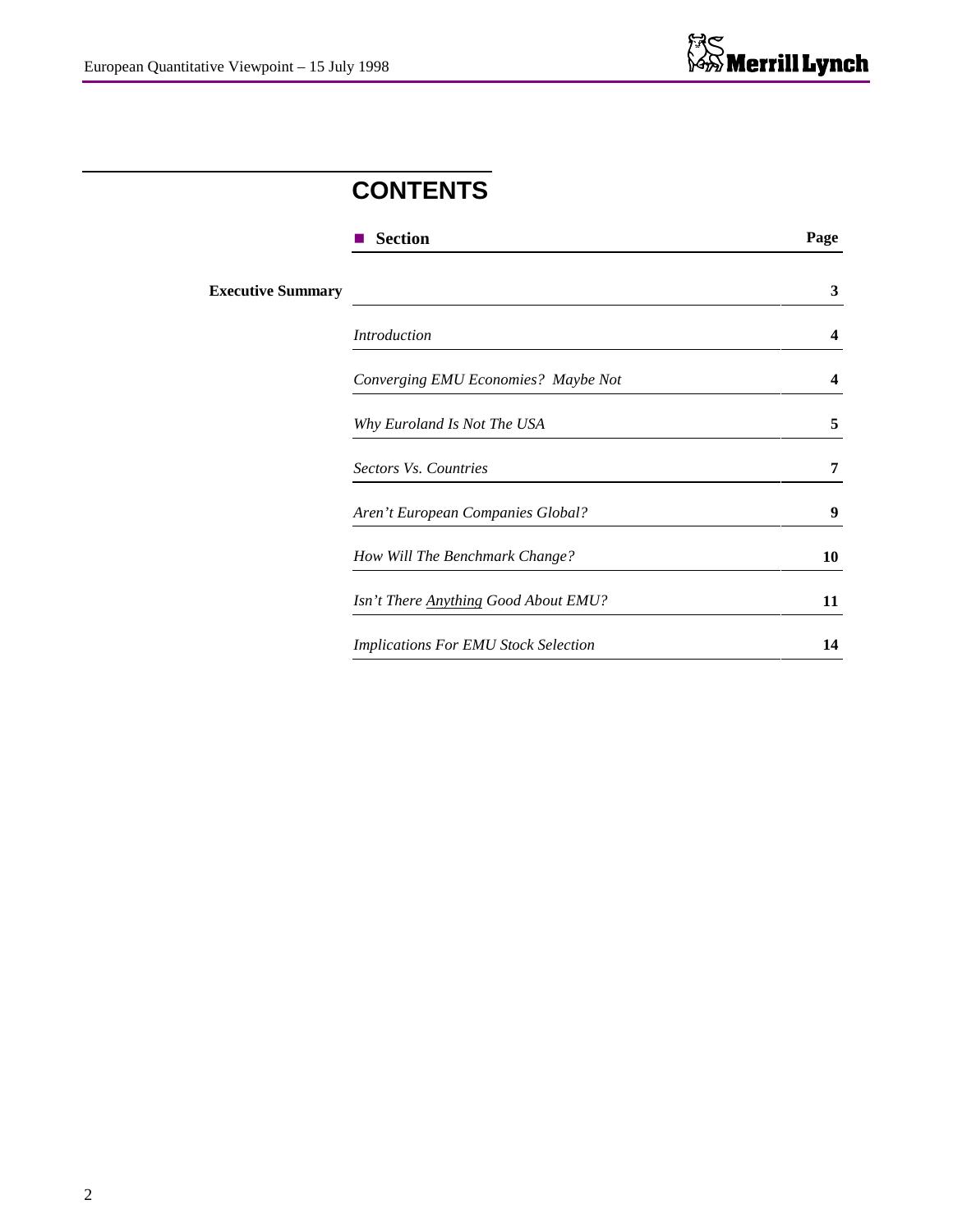# **Merrill Lynch**

### **Executive Summary:**

There has been considerable analysis and discussion over the past few months regarding EMU and its effects on Euroland. Our perspective has mostly been that many of the implied changes to the fund management process in Europe will occur over a longer period than expected. It has also been our belief that many of the suggested structural changes to the European equity markets will not occur at all. We have prepared this report in an effort to outline our complete perspective on EMU, Euroland and the fund management process.

- *Converging EMU Economies? Maybe Not!* Our analysis has convinced us that European economies will not be synchronized after EMU comes to fruition. This conclusion is based on a number of assumptions and facts.
	- **1. Economies are not in sync now. France, Germany and Holland are at a mature point in their cycles while Italy, Spain and Ireland are at early points.**
	- **2. Prior to EMU, individual country monetary policy makers utilized independent yield curve shifts to manipulate the economy. After EMU, this tool is unavailable. All EMU economies become more dependent upon the EMU yield curve.**
	- **3. If the above holds true, why would investors believe that cyclicals or other economically sensitive sectors would be correlated across Euroland? Therefore, it does not appear wise for fund managers to assume that country economic risk has dissipated.**
- *Why Euroland is Not the USA:*
	- **1. Single Government, Pension & Tax Structure**
	- **2. Single Language**
	- **3. Single Accounting System (IMPORTANT!)**
	- **4. Poor Labor Mobility**
- *Sectors versus Countries:*
	- **1. Before EMU, fund managers analyzed benchmark country weights, then sector & industry weights within each country. Finally, there is stock selection within sectors/industries.**
	- **2. After EMU, fund managers** *should* **analyze benchmark sector/industry weights, then** *country weights within each sector!* **Finally, stock selection within each country/sector builds the new portfolio. Clearly, most fund managers' behavior will change very little after EMU.**
- *Aren't European Companies Global?*
	- **1. Three types of companies: Super global, global and sub global. As you go from super global to sub global, the amount of diversification within the income statement decreases. Super global companies source from multiple countries, build in multiple countries and sell to multiple countries. Global companies build locally but sell to multiple countries. Finally, sub global companies build and sell their product locally.**
	- **2. The performance of super global companies determines whether or not global and sub global companies are outperformers or underperformers. Therefore local economies should still affect stock performance.**
- *How Will The Benchmark Change?* **Will depend on where the fund manager is located.**
	- **1. Non-EMU based fund managers will most likely continue to use MSCI Europe (ex UK) or FT Europe. It is unlikely that these managers will ignore Swedish and Swiss stocks merely because they aren't in EMU.**
	- **2. EMU-based fund managers will probably focus on EMU benchmarks because the currency restrictions will still exist outside of EMU markets. We would expect these portfolios to undergo the greatest amount of rebalancing post EMU.**
- *The Good Things About EMU*
	- **1. Improved Liquidity**
	- **2. Reduced Portfolio Risk (improved diversification)**
	- **3. Improved Company Profitability through restructuring & M/A activity**
	- **4. Increased Corporate Bond Market Liquidity**
	- **5. Increased financial information flow from company to analyst to fund manager**
	- **6. The potential for geometric increases in European equity markets as asset allocation shifts more from bonds into equities**
- *Implications for EMU Stock Selection*
	- **1. Cross border valuations continue to be unable to provide superior performance.**
	- **2. Predicting EPS Surprises appears to be one of the best EMU stock selection methodologies (using the proprietary M/L EPS Surprise model.)**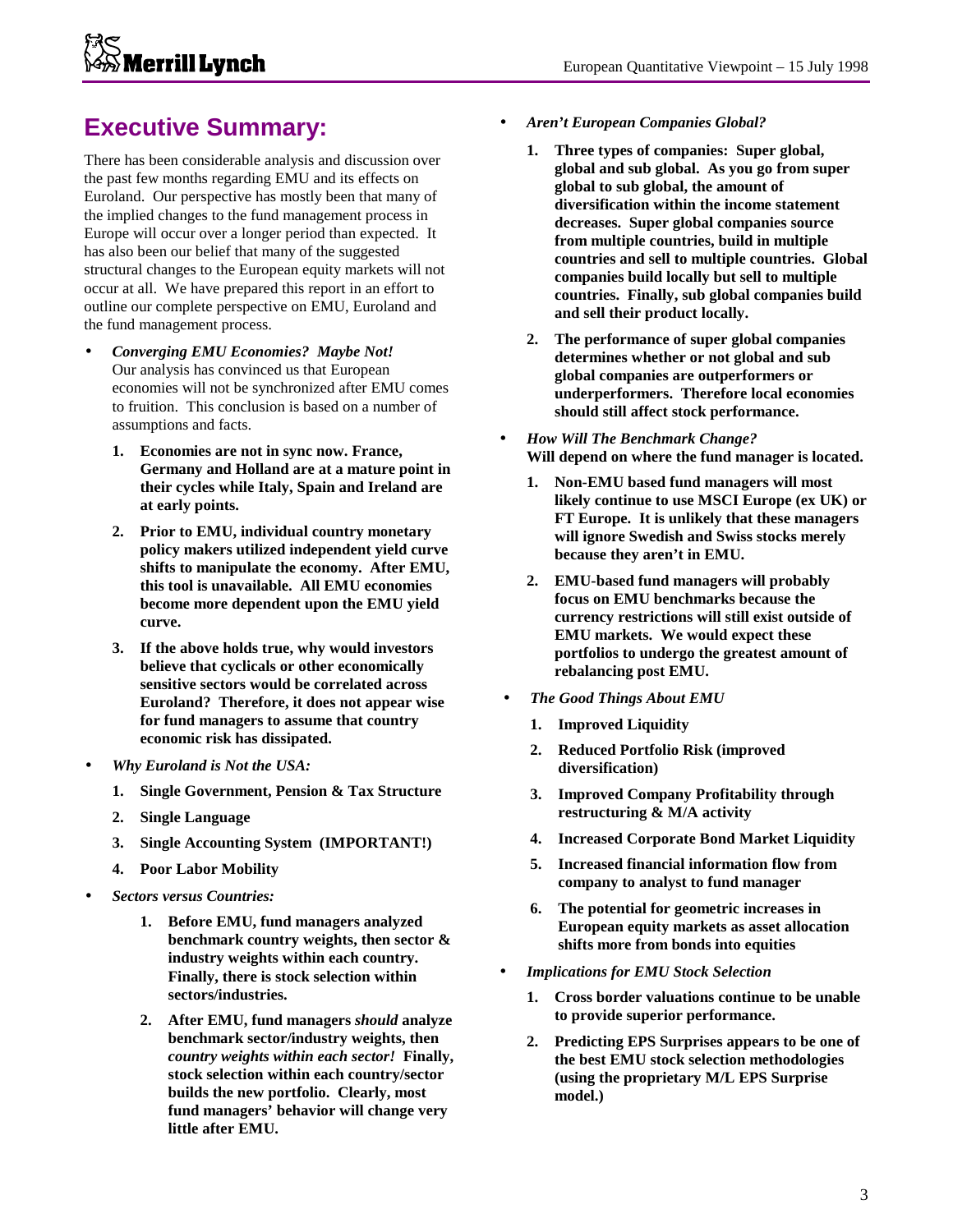### **1. Introduction**

*There has been considerable analysis and discussion over the past few months regarding EMU and its effects on Euroland. Our perspective has mostly been that many of the implied changes to the fund management process in Europe will occur over a longer period than expected. It has also been our belief that many of the suggested structural changes to the European equity markets will not occur at all. We have prepared this report in an effort to outline our complete perspective on EMU, Euroland and the fund management process.*

### **2. Converging EMU Economies? Maybe Not!**

There has been much discussion about how first round EMU economies will somehow be in sync after EMU occurs. We simply do not understand how this could be. Although GDP growth in these countries appears to be centralizing, we aren't so sure that all of a sudden, after EMU, these economies will no longer differ significantly.

### *Our Favorite Example: Economies as Race Cars*

Imagine that each European economy could be represented as a race car on an oval track. Accelerating economies would be represented by the cars in the front of the pack. Decelerating economies would be lagging the pack. Prior to EMU, the primary method that local economic policy makers employed was independent manipulation of their local interest rate term structure. In other words, steepening or flattening their own yield curves. After EMU, this mechanism is absent thereby making it more difficult for local economies to speed up or slow down relative to their peers using traditional methods.

*Our confusion lies with the fact that if interest rate convergence occurs, how can these individual race cars (economies) affect position changes in the race (catch-up to each other)?* **In other words, if everyone has the same interest rate term structure, doesn't that imply that it will become more difficult for individual economies to alter themselves relative to their neighboring economies (competing race cars)?** (We are willing to concede that other methods to adjust local economies will come into favor such as inflation control, productivity improvement, etc.)

There appears to be a strong opinion present that after EMU, all of the race cars will be lined-up at the start finish line as equals! We just can't figure this one out rationally! It is our belief that it will actually become more difficult for EMU economies to become synchronized after interest rate convergence. Inflation control, productivity and consolidation of inefficient industry players will become the new driving forces behind economic growth.

**Finally, if the above example holds true, why would investors believe that cyclicals would be correlated across Euroland? (Please refer to our special report entitled** *"Global Industry Correlations Handbook"***, copies available upon request.) It is our belief that after EMU, there will be certain countries with continued accelerated economic growth (Ireland, Spain, Italy) and certain countries with decelerating economies (Netherlands, Germany, France). Therefore, it does not appear wise for fund managers to assume that country risk has dissipated. Although interest rate risk and currency risk have been neutralized, there are still risks:**

- **Political / Sovereign risk**
- **Credit risk**
- **Country risk**
- **Economic risk**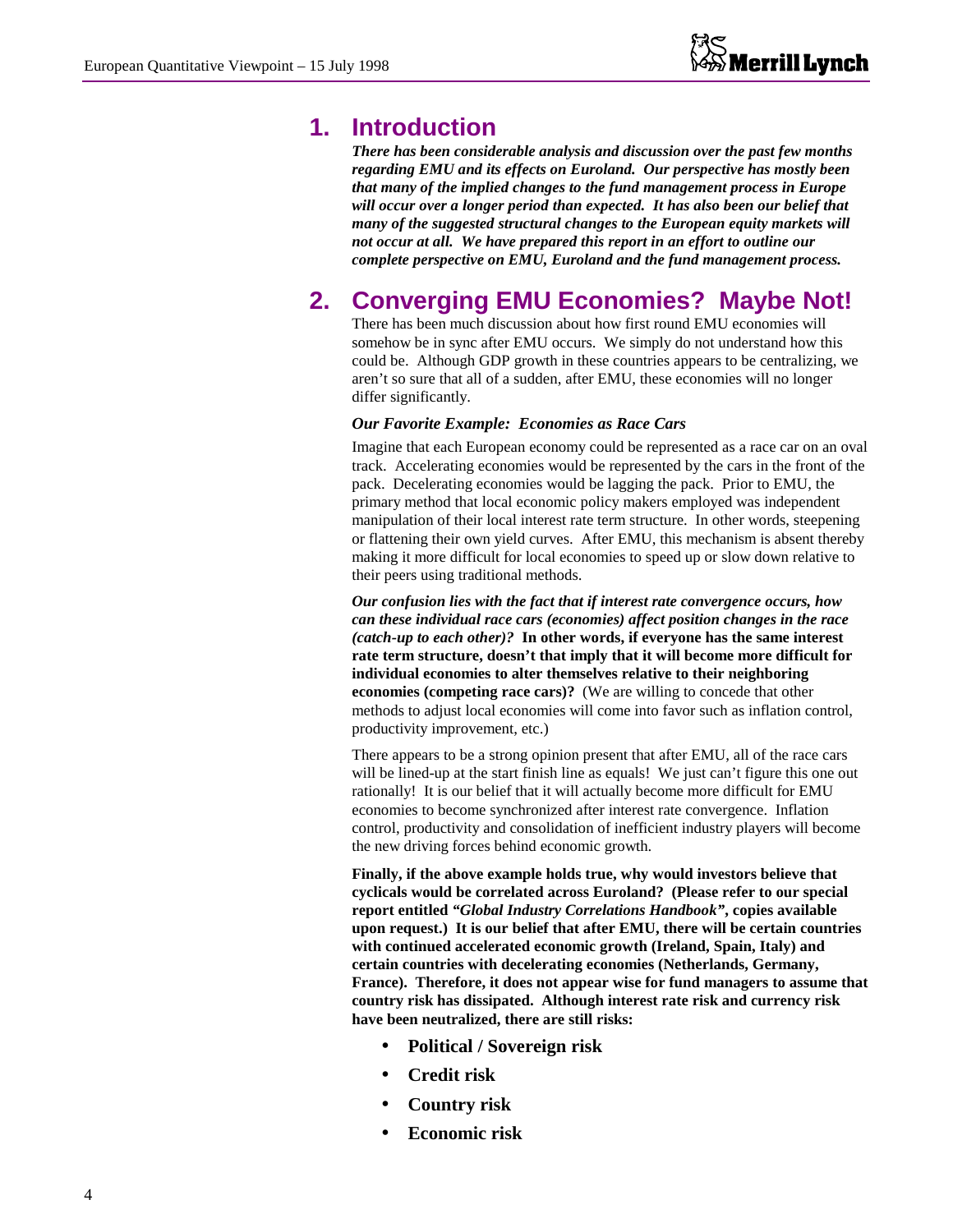### **3. Why Euroland Is Not The USA**

**Many proponents of EMU have suggested that the single Euroland yield curve and single currency will make Euroland appear more like the United States. While this may be partially true, we don't agree that this will better facilitate the comparison of companies within the same sector across different markets. Let's examine some of the characteristics of the US market that allow for homogeneous fundamental stock analysis across states:**

- **Single Government, Tax Structure, Pension System, Language When considering the difficulty in establishing a single government body for the European Union one need only remember the difficulty in establishing EMU Central Bank leadership! Independent of where you live in the United States, you still file the same federal tax return. Finally, an employee's pension is easily transferred from state to state if the employee relocates.**
- **Single Accounting System The calculation of EPS does not vary by state. This facilitates comparative equity analysis without regard to which state the company operates in. Allows for comparing valuations across "borders".**

Clearly a single yield curve and currency are not sufficient to turn the individual countries within Euroland into states. **Therefore we do not accept the concept of comparable cross-border valuations or overall sector analysis as a stockpicking methodology for Euroland.** We understand that this is not the predominant viewpoint but we can't see any evidence to support Euroland sector stock picking in the same manner that US equity market stock selection occurs across states.

### **Mobility of Labor: Looming Unemployment?**

Consider an employee at an accounting firm in California who loses his/her job. It is relatively easy for that person to relocate to New York. They can roll-over their 401k pension account with no consequences. They can easily enroll their children in New York schools with little or no disruption in their educational process. They still fill out the same federal tax return and they continue to speak English.

Now consider employees at a French auto company who lose their jobs. They relocate the family to Germany to work at Volkswagen. Their French pension is not easily transferred to a German pension. They do not speak German, so their children will have considerable trouble acclimating to the German educational system. They are unfamiliar with German tax law and therefore are ill-equipped to manage their personal finances. Clearly there is much less labor mobility across Euroland than in the USA.

Finally, assuming that the current restructuring trend within Euroland continues, we believe that there is a great potential for increased unemployment as those factories and offices that are rationalized during restructuring leave hundreds of employees jobless. Compare this potential increase in unemployment with the restructuring in the US during the late eighties where greater mobility of labor allowed downsized employees to easily find work elsewhere in the country.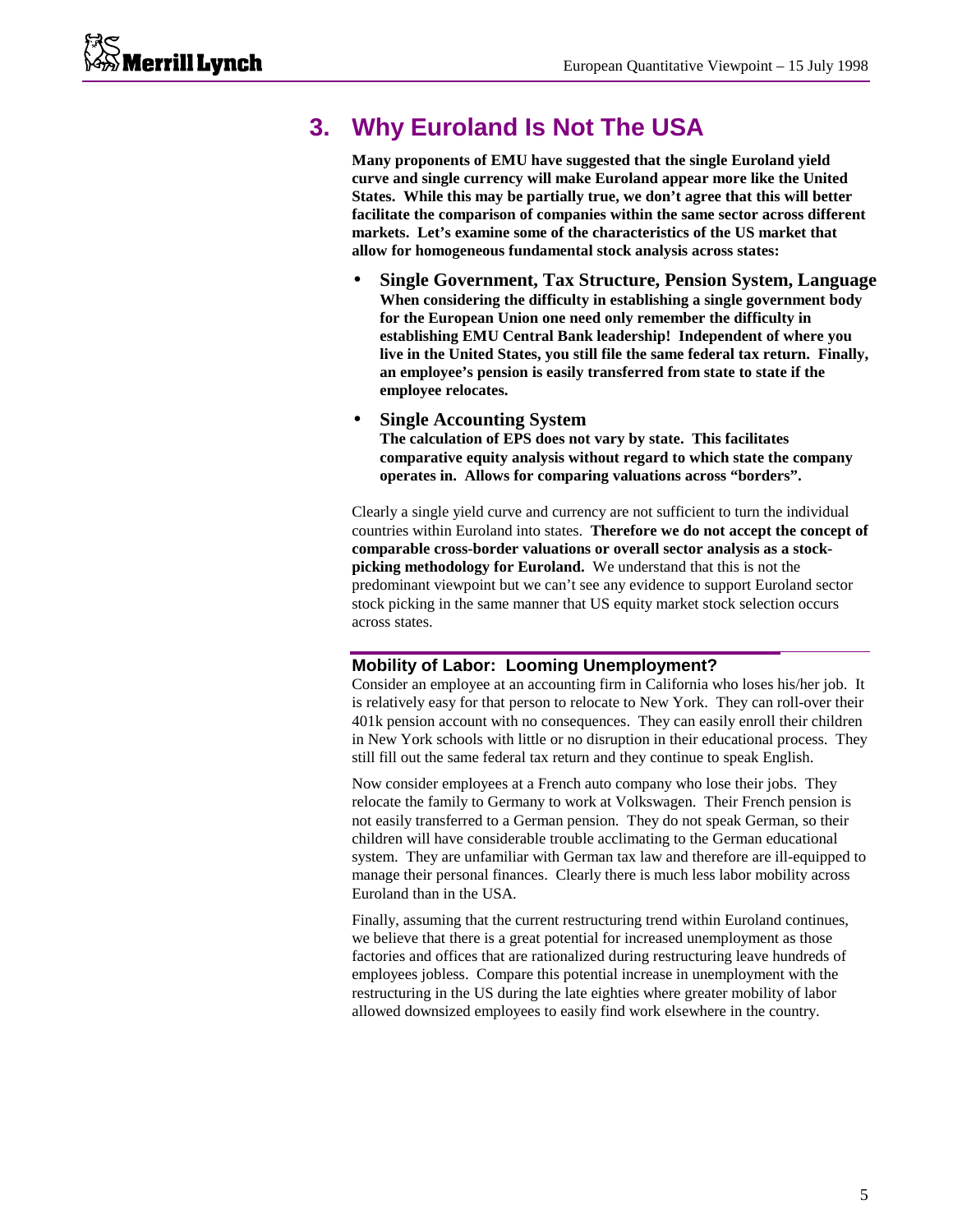### **No Single Accounting System is the Deal-Breaker**

Of all of the arguments for Euroland sector stock picking, the weakest is the fundamental difference between EPS calculations across markets. How does one compare German P/E's to French P/E's? Using US generally accepted accounting principles (GAAP) has been one suggested methodology. Intuitively, we have no problem with this approach however, a closer look reveals some weaknesses. First of all, unless all of the companies have ADR programs and published US GAAP financial statements, then there will always be companies that can't be fit into a US GAAP model. Secondly, if we assume that US GAAP standards are the proper analytical viewpoint, then we are also assuming that *everyone* who analyzes that company's financial statements is making the same assumption. We're not so sure that the entire global analytical work force is making this assumption. More importantly, by forcing a French or a German company's financials into a US framework, we may actually be penalizing that company's management for optimizing their financial structure to their country's financial standards instead of US standards. Our conclusion must be that until the adoption of a uniform set of accounting standards, cross market analysis for the purposes of stock-picking is a risky endeavor at best.

### *How Long Before We Have Uniform Accounting Standard Data?*

Let's make the assumption that today a uniform Euroland accounting standard is adopted. Immediately all of the chief financial officers, bookkeepers and accountants will need to go back to school to learn the new system. This should take at least 8-12 months. Then, these accountants and financial managers will need to implement new accounting systems for their internal accounting management. We figure another 6-12 months for this implementation. Finally, the historical annual financial statements must be restated and distributed to the financial community…another 6-12 months. **Our point here is that even if a uniform accounting system is adopted, it could take anywhere from 2-4 years before fundamental equity analysts have access to the new accounting statements.**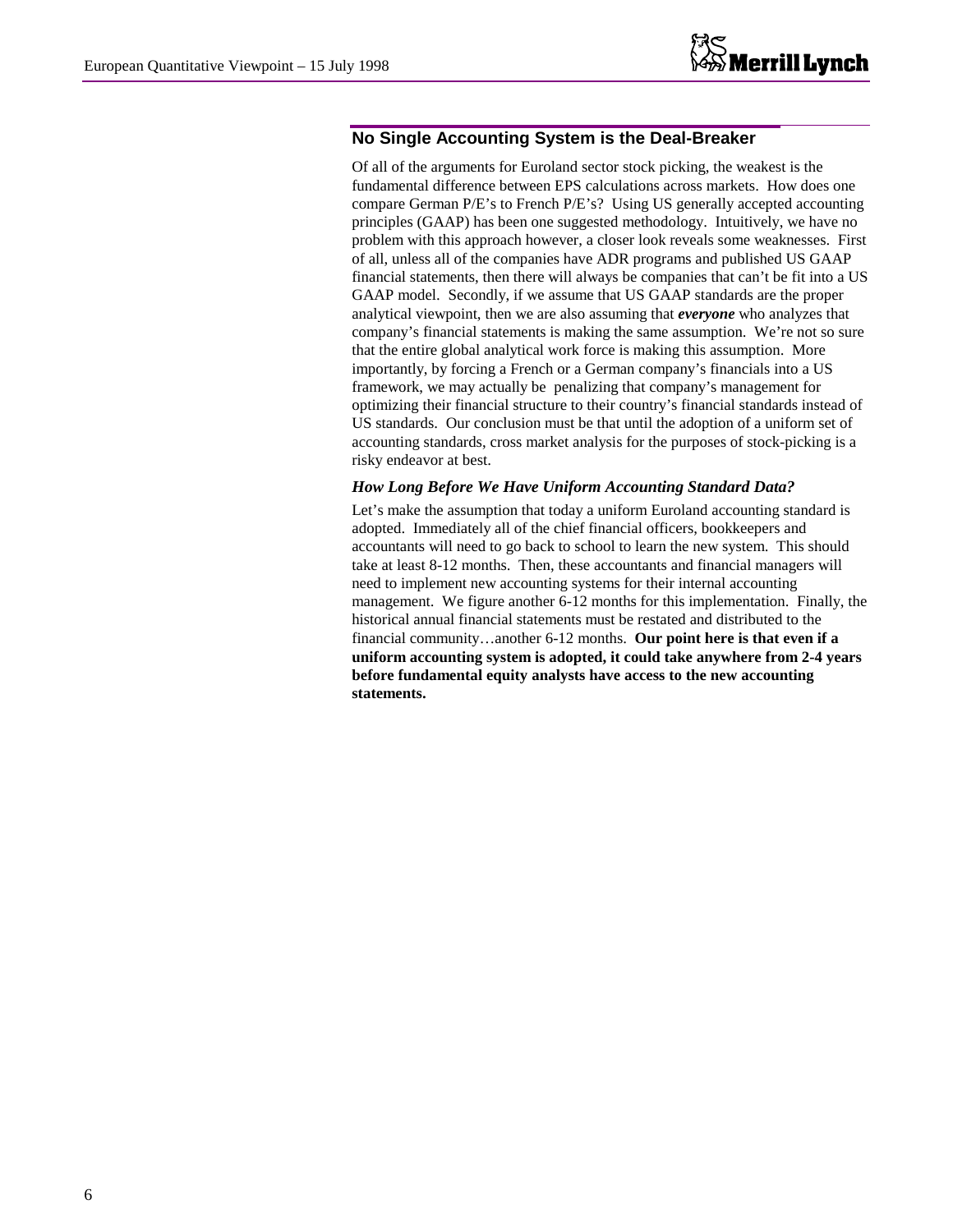### **4. Sectors Vs. Countries**

In addition to all of the discussion about Euroland becoming a single equity market, there have also been a great deal of commentary about how European portfolios will be constructed after EMU implementation. After careful consideration and analysis, we don't really think that the fund management process will change all that much after EMU. Let's look at how things are pre-EMU and compare them to post EMU.

### *Before EMU:*

- Analysis of benchmark country weights
- Analysis of sector/industry weights within each country
- Stock selection within each industry and market

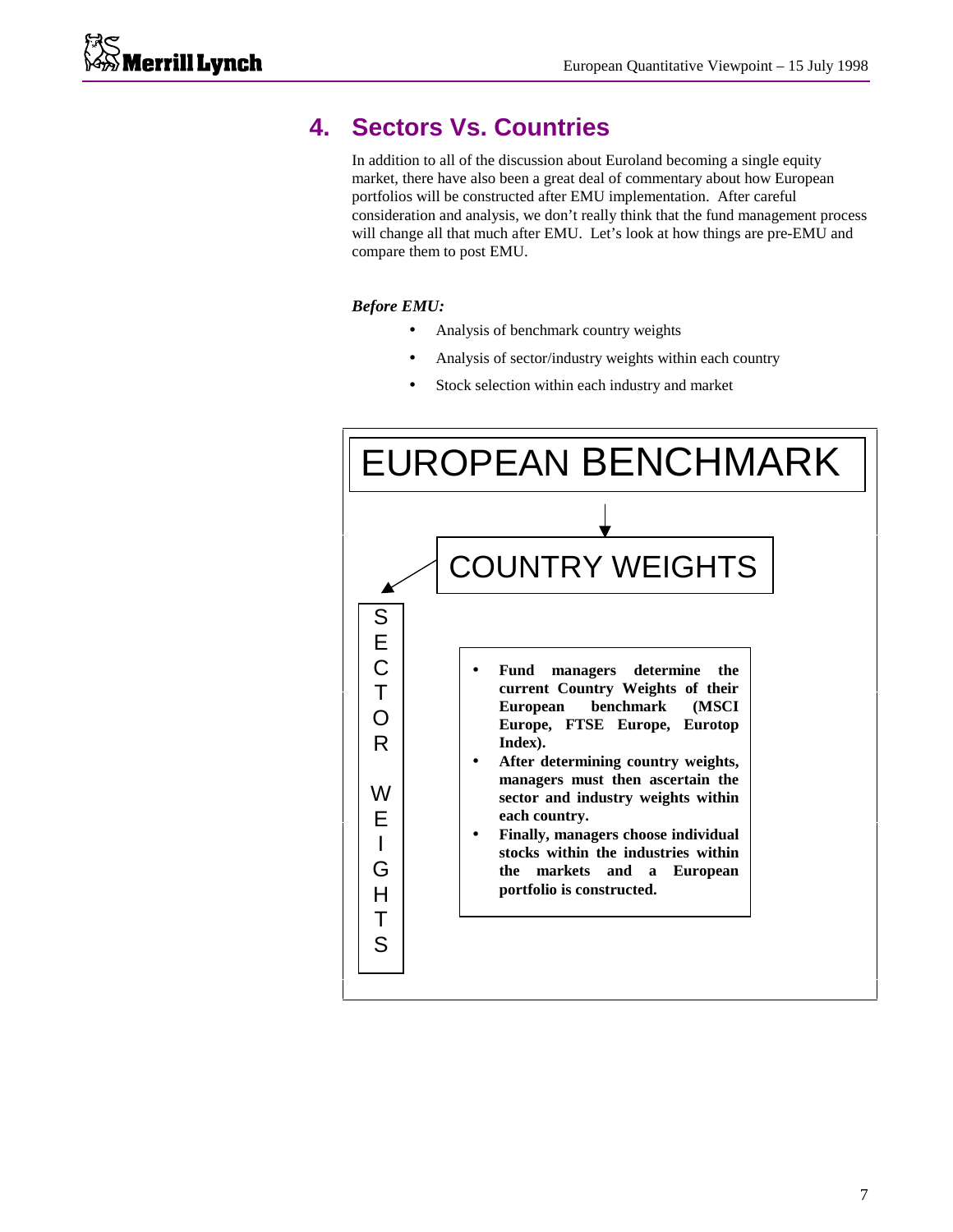### *After EMU:*

- Analysis of benchmark sector weights
- Analysis of country weights within each sector
- Stock selection within each market and industry



- Realistically, the portfolio management process does not dramatically change after EMU!
- Instead of looking at countries and then sectors, they would merely look at sectors and then countries.
- Failure to consider individual country exposure within Euro sectors can lead to acceptance of additional risk to the portfolio.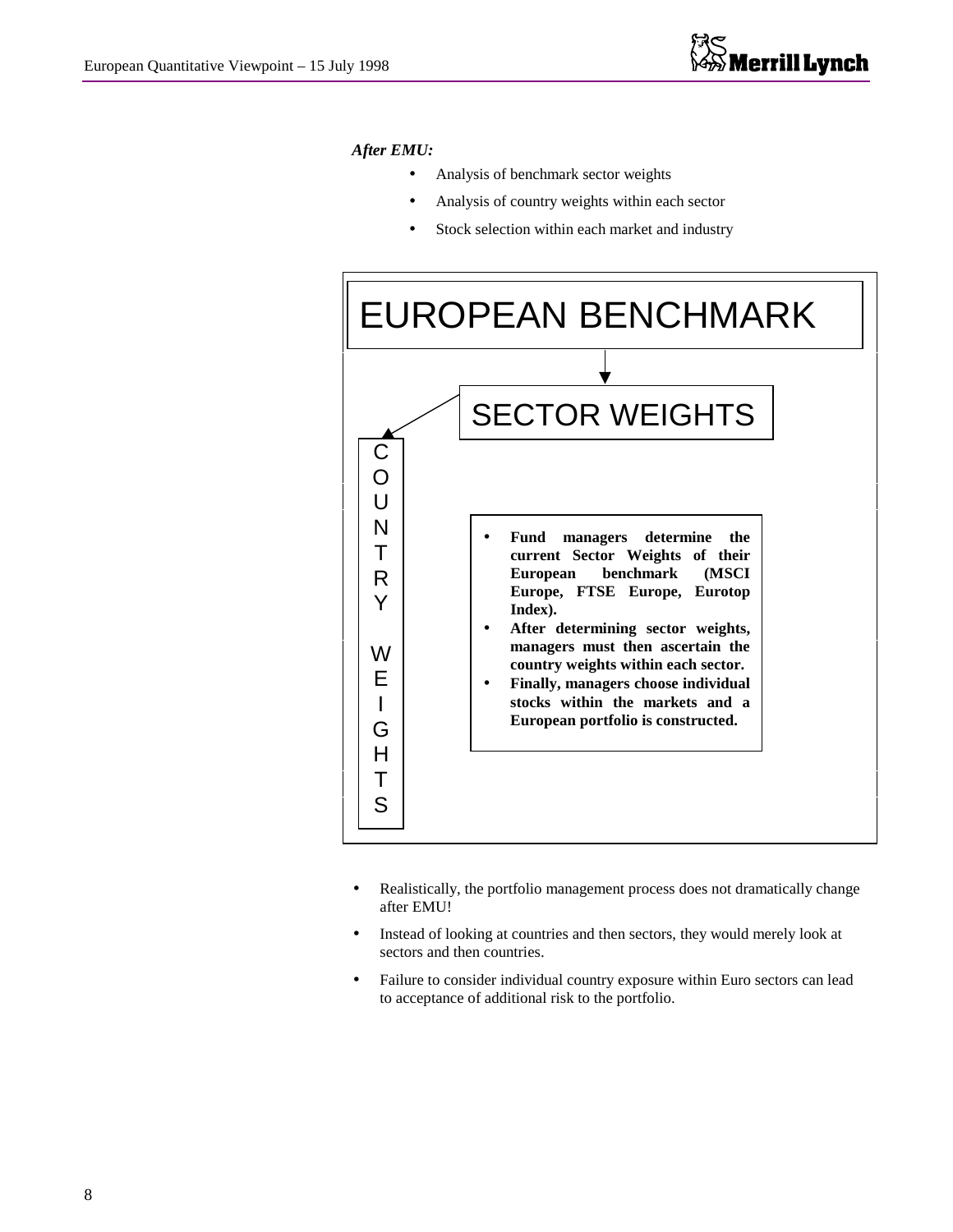### **5. Aren't European Companies Global?**

One of the justifications for ignoring country weightings within Euro sectors is that companies are no longer tied to their local economies. Therefore, there is no country economic risk to these companies. This is true to some extent but not across the board. There are actually three types of company in Europe.

### **Super Global, Global and Sub-Global Companies**

While we are willing to concede that there are companies in Europe that are not dependant upon their local economies, there are also a good number of companies that *are* exposed to some extent to their local economies. We can divide the companies in the Eurotop 300 Index into three basic types:

#### *Super Global Companies:*

**Super global companies are those whose financial statements are fully diversified from top to bottom.** In other words, revenues and expenses as well as financial structure are spread across more than one country. These are the companies that manufacture in more than one country, thereby immunizing themselves against local economic risk in the country in which their stock is listed. They are the truly global European companies and their earnings are relatively immune to their local economy. For these companies, there is little individual country risk.

#### *Global Companies:*

**Global companies are those whose top line is diversified across multiple markets but the rest of their financial statements are still locally-based.** These are the companies that may sell their product around the world although they are headquartered and do all manufacturing within one country. For these companies, their revenue growth may be immunized against local economic changes but all of the other aspects of their earnings growth are still locally dependant. For example, if a French company wishes to expand capacity, they will need to use French labor, French real estate, French construction companies, etc. Even though they may sell to many non-French markets, a major portion of their income statement is still locally-based.

#### *Sub-Global Companies:*

These are the companies in Europe that are entirely local and have little or no incentive for becoming global. Local gas and electric utilities, retail companies, restaurants, are examples of sub-global companies. They tend to be the smaller capitalization issues in the market but they do affect benchmark returns.

#### **How Will Benchmark Returns Be Affected?**

Obviously, the Super Global companies will tend to be immune from many of the post EMU risks we have mentioned already. However, the remaining companies that are not immune to local country risks (economic, political, credit) will determine whether or not the super global companies are outperformers or underperformers.

#### *An Example:*

Assume that local cyclicals in Germany outperform the super globals in Germany, investors who only owned super globals would be underperformers while investors who were diversified across Germany with both local cyclicals and super globals would probably have lower volatility and therefore lower portfolio risk.

**We do believe that** *eventually***, many of these risks will disappear, we are just not willing to accept that this will occur** *immediately* **after EMU is enabled.**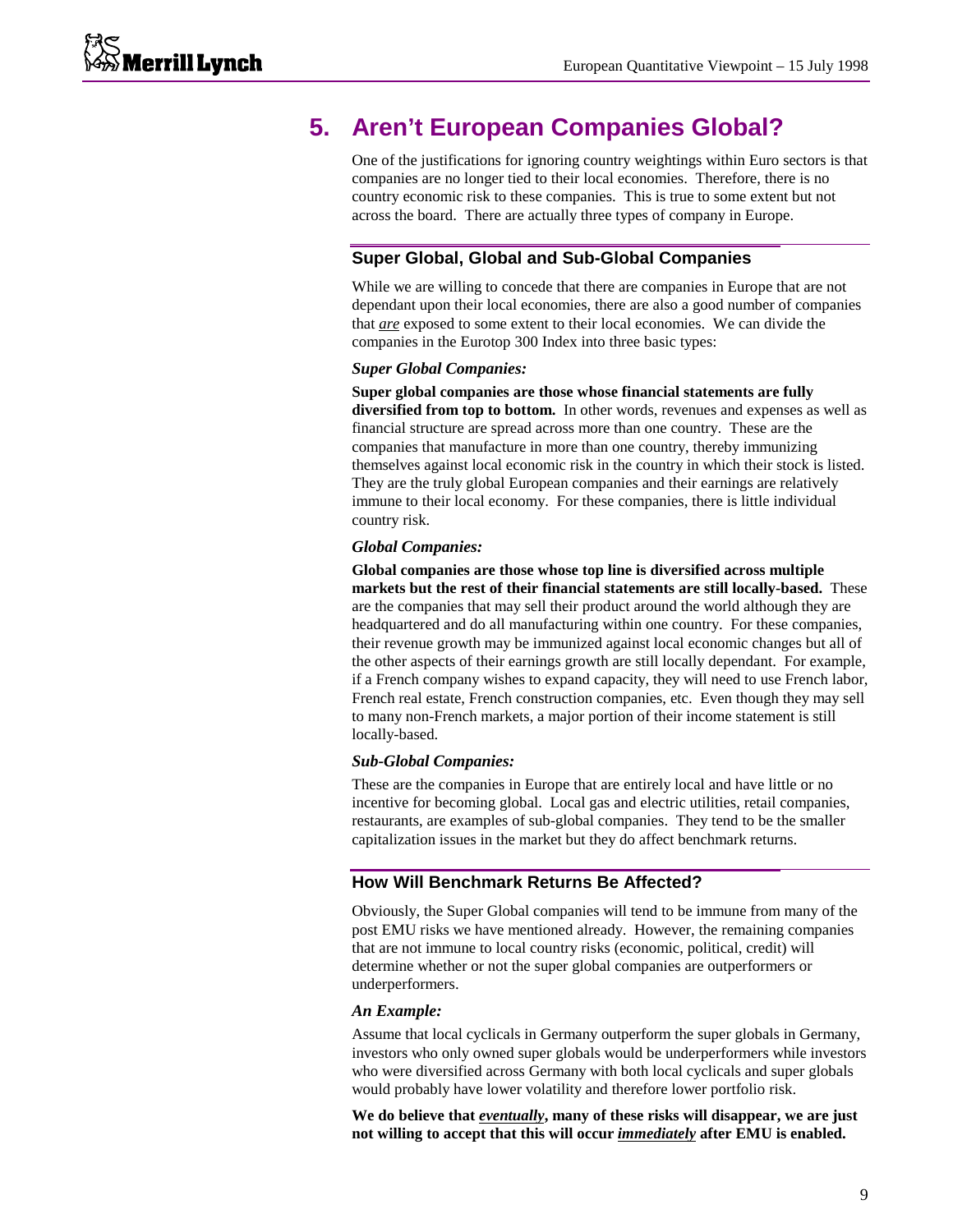### **6. How Will The Benchmark Change?**

Another issue that should be examined is how the performance benchmark will change after EMU. Obviously, the extent to which the benchmark will change will determine how much portfolio rebalancing will be required after EMU. After an informal poll of fund mangers in the US, Japan, London and Continental Europe, it is our belief that different regions will utilize different performance benchmarks:

#### *US & Japanese-Based European Fund Managers:*

Our informal poll suggests that after EMU, US and Japanese-based fund managers will not change benchmarks. The overwhelming benchmark preference will remain the MSCI Europe (ex UK) Index. When questioned, the majority of managers indicated that they would not exclude non-EMU member countries from their portfolios. Their rationale was that even though certain markets were not going to be EMU members, they still contained attractive investments. For example, these managers were not going to divest themselves of Swiss and Swedish companies simply because they were not part of EMU. Of course, they would still be accepting additional currency risk and would have to hedge their positions against the Swedish krona and the Swiss franc. They did not appear too concerned over this requirement. **Therefore, it is our conclusion that for US and Japanese-based European fund managers, portfolio rebalancing will be minimal after EMU.**

### *United Kingdom-Based European Fund Managers:*

Nearly all of the UK-based European fund managers indicated that they would continue to view continental Europe as they have in the past, namely, all developed pan-European markets would continue to be considered for investment. The primary difference between the UK-based manager and the US & Japanese-based fund managers is their choice of performance benchmark. The majority of those UK managers we spoke with will continue to use the FT European indices or the more recently introduced Eurotop 100 and 300 indices. **Again, our conclusion is that UK Pan-European portfolios will remain relatively unchanged after EMU. The most visible change will be a reduction in the currency hedge position. Since a majority of pan-European markets will become Euro currency-based, there will be less of a required currency hedge than is currently implemented by today's standards.**

#### *Non-EMU Member-Based European Fund Managers:*

Our informal survey of these managers suggests that they will continue to view Continental Europe in much the same manner as they have in the past. One of the major differences between these managers and those residing in The UK relates to investment in their local market. For example, Swedish-based continental European investors will excluded Sweden from their portfolios as this market is considered their "local" market. The same could be implied regarding Swissbased European fund managers. **However, it appears as though the Eurotop indices will be the benchmark of choice for these managers. Considering that many of these managers have already adopted the Eurotop index as their performance benchmark, we would not expect major portfolio rebalancings post EMU.**

#### *EMU-Based European Fund Managers:*

**We believe that this last group of managers will be impacted the most by EMU implementation.** Because currency exposure has been the primary determining factor in the pre-EMU portfolio construction, we would expect their investable universe to increase by an amount equal to the increased number of common currency (Euro) markets after EMU. **The changes to EMU-member European portfolios should be great and we would expect the largest amount of portfolio rebalancings to come from this sector.**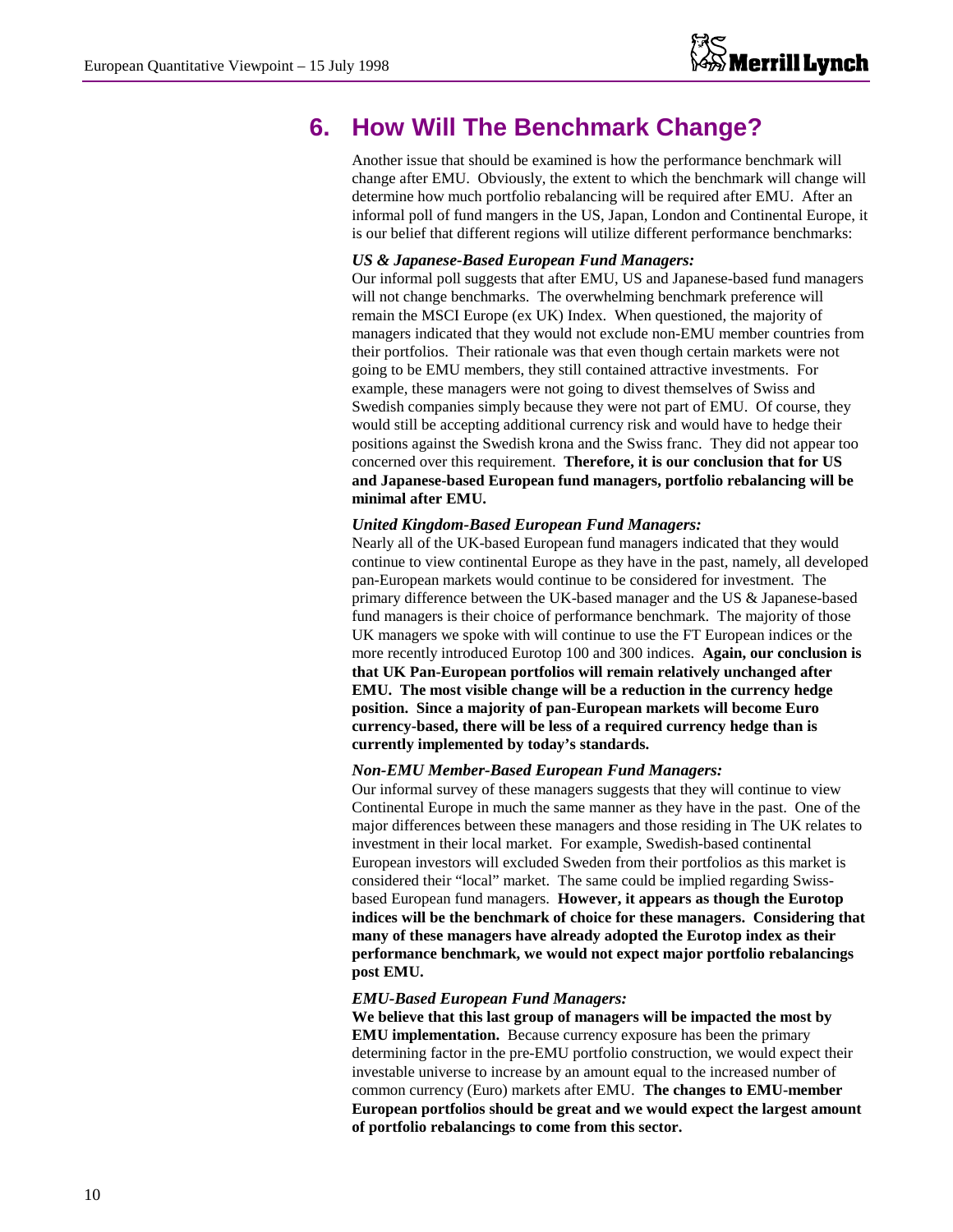### **7. Isn't There Anything Good About EMU?**

**Now that we have spent the majority of this report tearing down some of the myths of EMU, let us examine the potential positive effects from European monetary unification. Many of the following post-EMU benefits will probably not be immediately observable, but will occur gradually over a longer period of time. Some of these benefits include: improved liquidity, reduced portfolio risk, improved company profitability, larger and more liquid corporate bond markets, increased information flow and the potential for geometric gains in many European equity market indices over the next ten years.**

### **Improved Liquidity**

Clearly, as EMU-based investors begin to add non-local markets to their portfolios, we should see a marked increase in daily trading volumes. We have referred to this activity as *"Re-Shuffling of Ownership***."** In order to understand this concept, let us take a simple example of three EMU markets: Germany, France and The Netherlands. As the French-based fund manager begins to increase investment in non-French markets, they will effectively be "trading" ownership of very large French positions for non-French positions, or in other words, they will trade shares in Elf for shares in Daimler Benz. Similarly, German fund managers will "trade" Daimler Benz holdings for Elf holdings. At the same time, Dutch managers will trade Philips and Royal Dutch holdings for Daimler and Elf holdings.

Overall, this should have a marginal effect upon stock prices, although daily trading volume should increase by an order of magnitude. It is our belief that the major beneficiary of this "reshuffling of ownership" will be the European brokers who will earn a margin on each transaction. It could be implied that after the initial transactions from "reshuffling of ownership" have been completed, liquidity may dry up somewhat. We would tend to think that this will not happen to a great extent because EMU-based investors will continue to trade in these stocks much the same way they used to trade in their local shares. **Our conclusion is that overall market liquidity in EMU Europe will increase dramatically as these funds diversify across more markets.**

### **Reduced Portfolio Risk**

Clearly, as EMU-based fund managers increase exposure to markets other than their own, their portfolio risk should be reduced. This of course, is simple efficient frontier theory. **Based upon our belief that the economic cycles of EMUmember countries will not be suddenly synchronized after EMU implementation, portfolios that are exposed to multiple markets should have lower portfolio risk than before diversification was permitted or practiced.**

The effects on non-EMU-based fund managers (US, Japan, UK) should be to a lesser extent as many of these managers have long been invested across markets. However, there will be a definite reduction in portfolio risk. **This reduction of risk will be primarily due to the elimination of much of the existing currency risk that these managers face today. Additionally, transaction costs should be reduced due to the need for fewer currency hedge instruments and their related expense.**

### **Improved Company Profitability Through Restructuring**

There has already been an increase in merger and acquisition activity throughout the European markets as companies continue to try to improve their competitiveness and profitability. We would expect this trend to continue and actually increase as more and more industries attempt to become leaner and more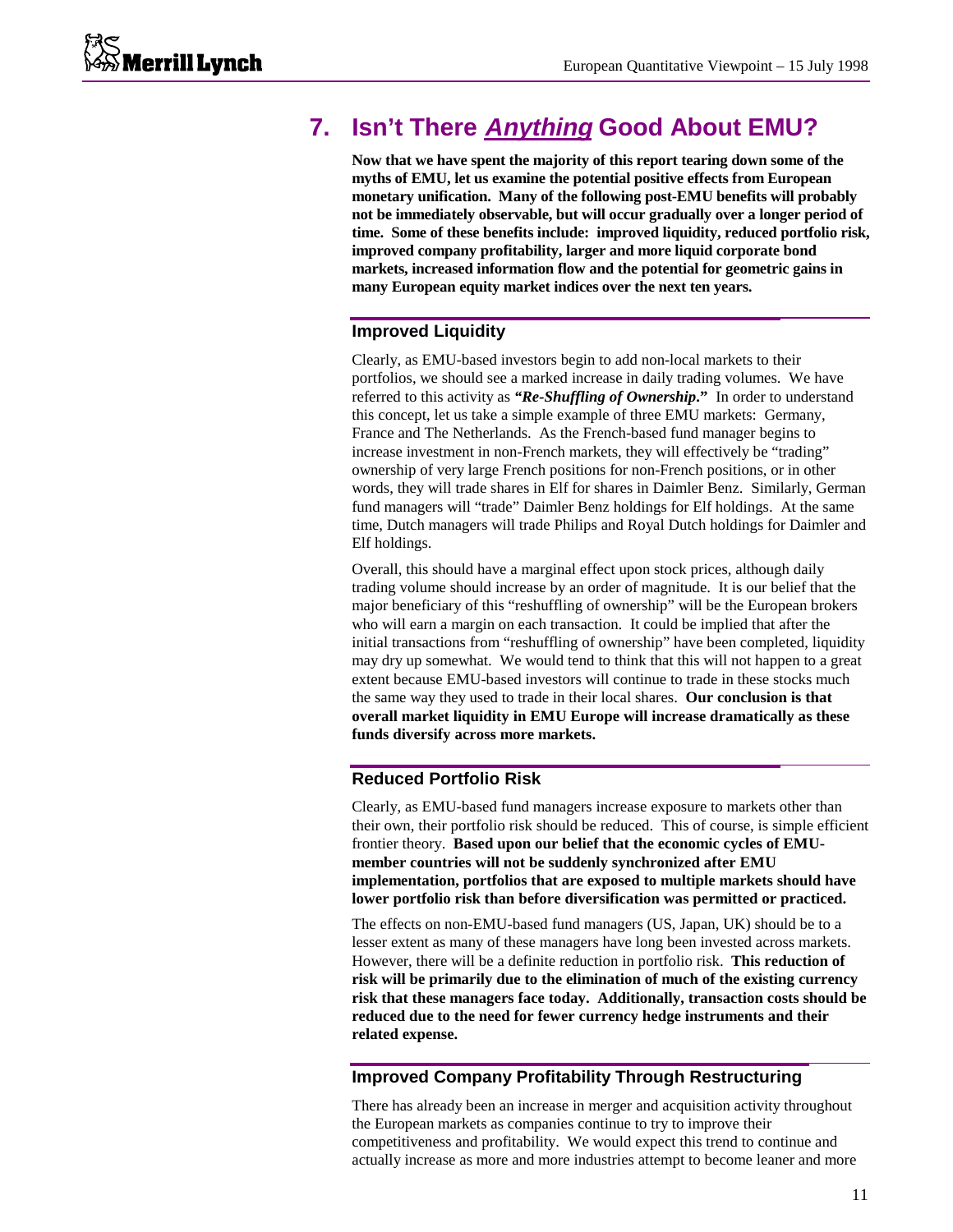efficient. Comparisons to the US restructuring phenomenon of the late eighties have been made, but in this case, we would not expect as great an impact upon earnings as was experienced in the US. When US companies restructured in the late eighties, they took relatively large write-offs and in some cases reported losses as they rebuilt their balance sheets. **We have not yet observed European restructurings to the extent that they occurred in the US and therefore wouldn't expect the results to be as observable as they were in the US. We would tend to believe that the restructurings in Europe will be more of an M&A type rather than write-offs.** For example, a highly leveraged company would merge with a very low leveraged company with the resulting balance sheet containing lower overall debt. We would also expect much of this merger and acquisition activity to be funded with corporate debt as well as equity. This should lead to an increase in liquidity and volume within the European corporate paper markets.

### **A More Liquid Corporate Bond Market**

**The expected increase to merger and acquisition activity outlined above suggests a subsequent increase in the corporate bond markets. This could be expected because many of the companies in Europe today have better credit ratings than their banks.** A higher credit rating would enable many of these companies to issue paper themselves at a lower cost than borrowing from banks. Clearly there are potential off-balance sheet financings that could also enable borrowing without apparent increases to leverage.

### **Increased Financial Information Flow**

As many public companies gain increased exposure to a greater number of investors from other European markets, there should be increased pressure from the financial markets for better disclosure and perhaps more frequent reporting. As these companies compete with US companies for investment funds, they will be under more pressure to improve their financial reporting and communications with the equity markets in order to remain competitive. We would not be surprised to see a greater number of European companies reporting in multiple accounting standard formats and with more detail. This of course would facilitate better financial analysis and perhaps more efficient earnings estimates going forward.

### **A Geometric Rise In European Equity Markets**

There has been a great tendency in the European markets to emulate the US equity market. Fund managers throughout Europe and Asia have begun to adopt generally accepted US fund management techniques. We would expect this trend to continue which **leads us to believe that there is tremendous upside potential for the European equity markets going forward.**

#### *Asset Allocation Shifts*

The average fund manager in the US is currently anywhere from 50%-60% weighted in equities. Consider that the average European fund manager is probably only 5%-15% weighted in equities, although UK, Dutch and Irish managers tend to be higher weighted in equities over the past few years. If European fund management is truly emulating US fund management, it is logical to assume that equity exposure will increase. In addition to this so-called "emulation effect", consider the European investment alternatives, cash (little or no return), bonds (relatively low returns considering convergent yield curves and an expected 4% EMU yield). **Clearly the European fund manager will be motivated to increase equity exposure. This simple asset allocation shift could help to fuel a huge market rally.**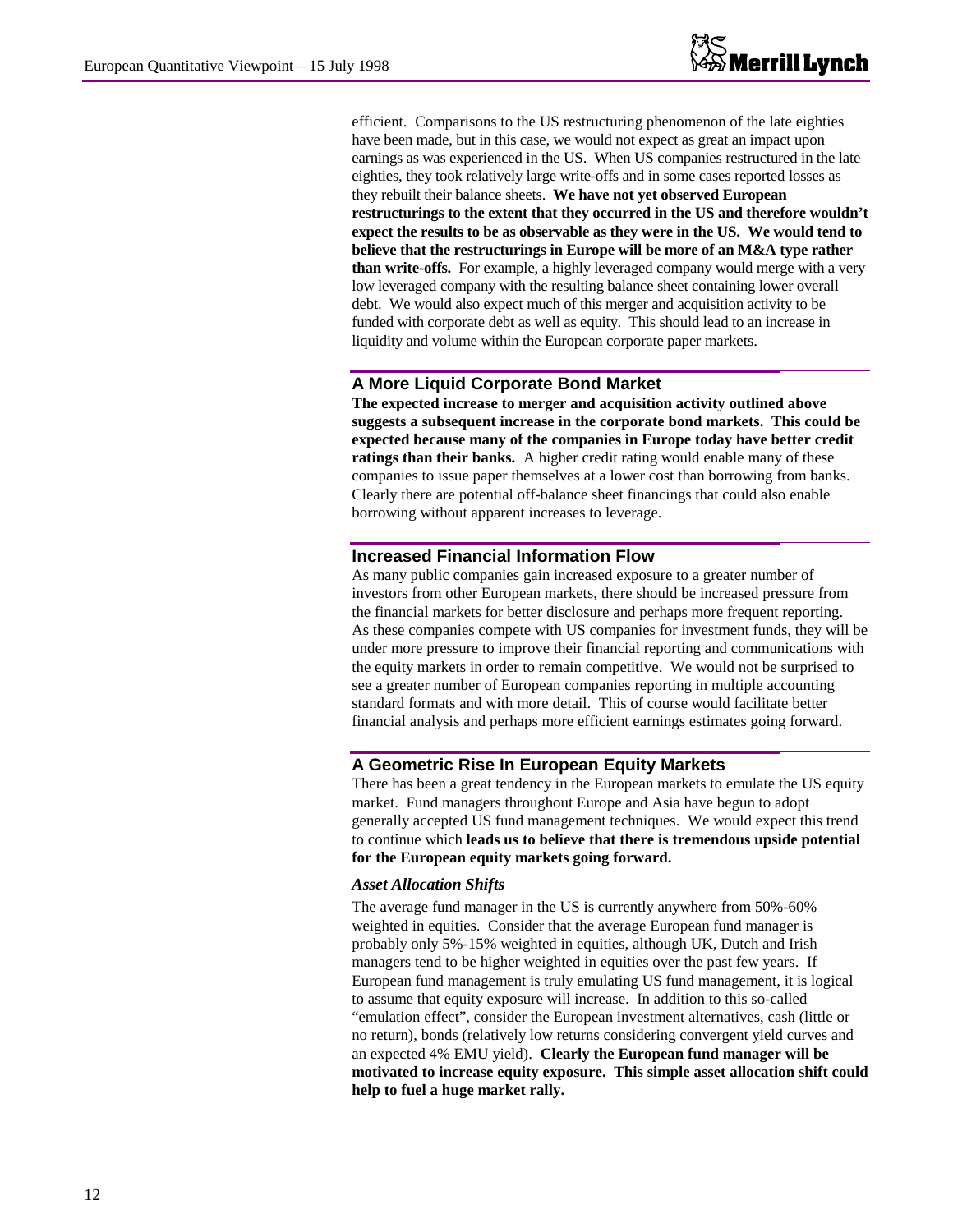### *Other Stimuli*

It has often been said that a major stimulus to the US equity markets has been the combination of increased asset allocation to equities, low and steady inflation combined with relatively low and stable interest rates and one of the most stimulating monetary stances in history. Consider restructured, lean and mean companies operating in this environment and it is no wonder that we have witnessed an extended bull market!

**There are almost the same set of circumstances in Europe today. There is relatively low and stable inflation, expected increases to equity asset allocation and relatively low and stable interest rates. Additionally, companies are restructuring to improve profitability, albeit to a lesser extent than in the US. The only key factor that may be somewhat lacking is tremendous monetary policy stimulus. Although yield curves in Europe are not nearly as steep as was the US yield curve in the late eighties and early nineties, we do believe that there is sufficient evidence to suggest substantially increased European equity market participation in the future.**

To put it in more simple terms, imagine if all German equity managers increase their exposure to German equities from 5% to 10%. This could cause the DAX to nearly double! Although we are not willing to set any time horizon for this phenomenon, we feel pretty confident that it will come to fruition in the long run.

### *A Possible Fly In The Ointment*

What could prevent or at least stifle the above scenario would be any or all of the following occurrences:

- Increased inflation, flatter yield curves
- Reduced corporate restructuring either by choice or by government restriction
- A collapse of EMU of any sort (i.e., member withdrawal)
- Asset allocation restrictions to portfolios due to asset and liability matching of European assurance companies.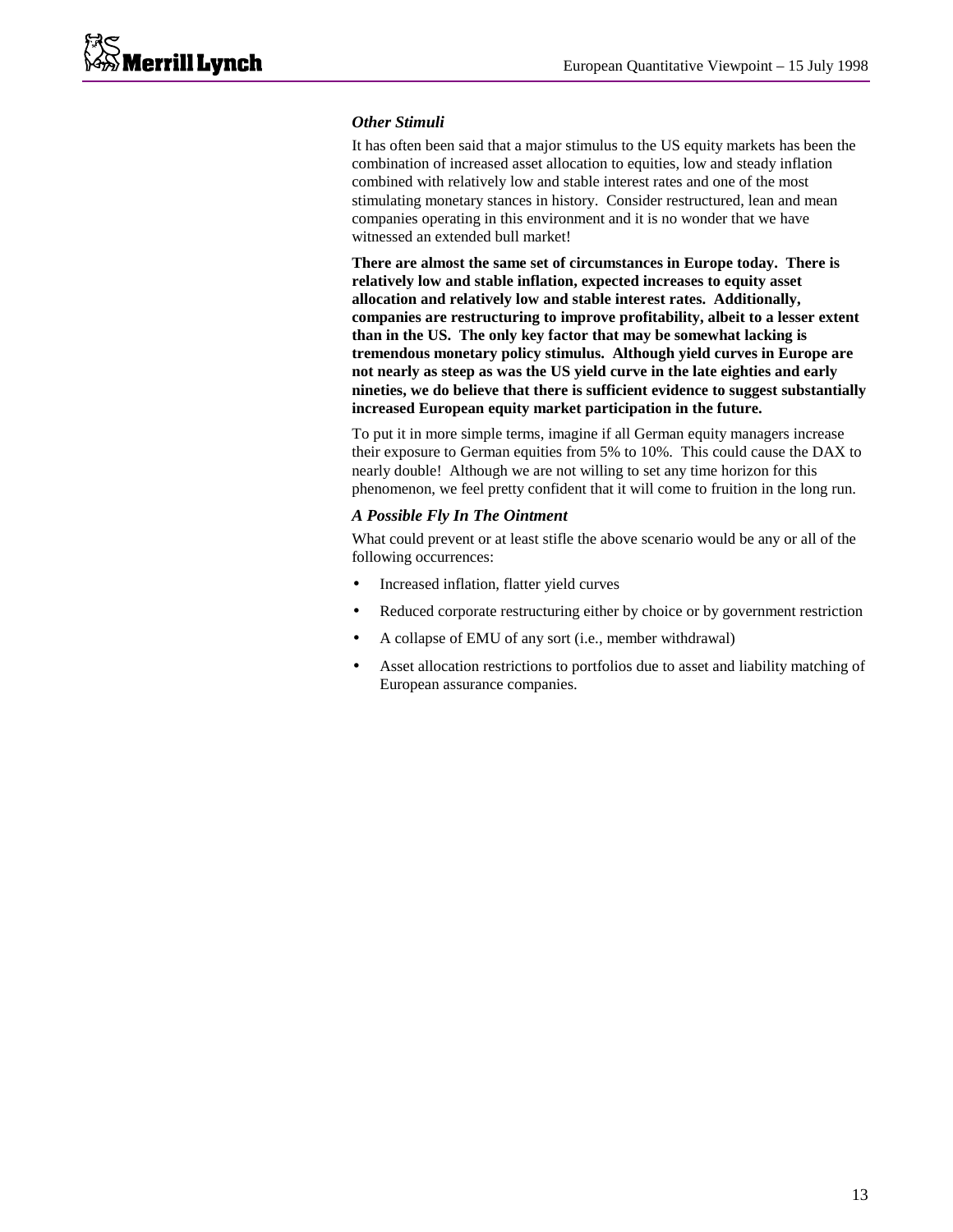### **8. Implications For EMU Stock Selection**

Although we may not know what is going to happen after EMU, we feel pretty strongly about what is *not* going to happen. It has been the purpose of this indepth report to shed some light and common sense on a rather complicated set of issues. **Our ultimate goal has been to show European fund managers that after EMU, a majority of their day-to-day activities will in fact, remain largely unchanged. However there will still be a strong desire to make stock selection decisions across borders and there is hope on the horizon.**

### **A Viable Cross Border Stock Selection Model**

Although we have believe that cross-border valuations will be nearly impossible at best and a losing proposition at worst, there are indeed methods that European fund managers may implement to add value to EMU stock selection**. Our flagship stock selection model The Merrill Lynch EPS Surprise Model ignores the differences between different accounting systems and EPS calculations. It is able to ignore these differences because it attempts to identify those stocks in** *any* **market that have the highest probability of an upward revision ("buy" candidate) or a downward revision ("sell" candidate) and therefore is indifferent to the raw EPS value.** The model merely measures the greatest distances from a mean value. Historically, the model has performed extremely well throughout Europe and we would expect this trend to continue as it has in the US for over nine years. For a complete explanation of the Merrill Lynch proprietary EPS Surprise models please refer to the monthly publication "*The First Quintile",* copies available upon request.



**The Merrill Lynch Positive EPS Surprise Model – Europe (ex UK)**

**We would caution investors to avoid stock selection models that try to compare valuations across markets until the calculation of EPS is more uniform in these markets. Additionally, we would avoid using valuation methodologies that move up the income statement (EBITDA, EVA, Price-to-Sales) as our work indicates that these are inferiro stock selection techniques. (For futher information please refer to our** *Quantitative Viewpoint* **entitled "An Analysis of EVA parts 1 & 2) as well as our August 13, 1996 report dated "Analyzing Global Valuation Techniques".)**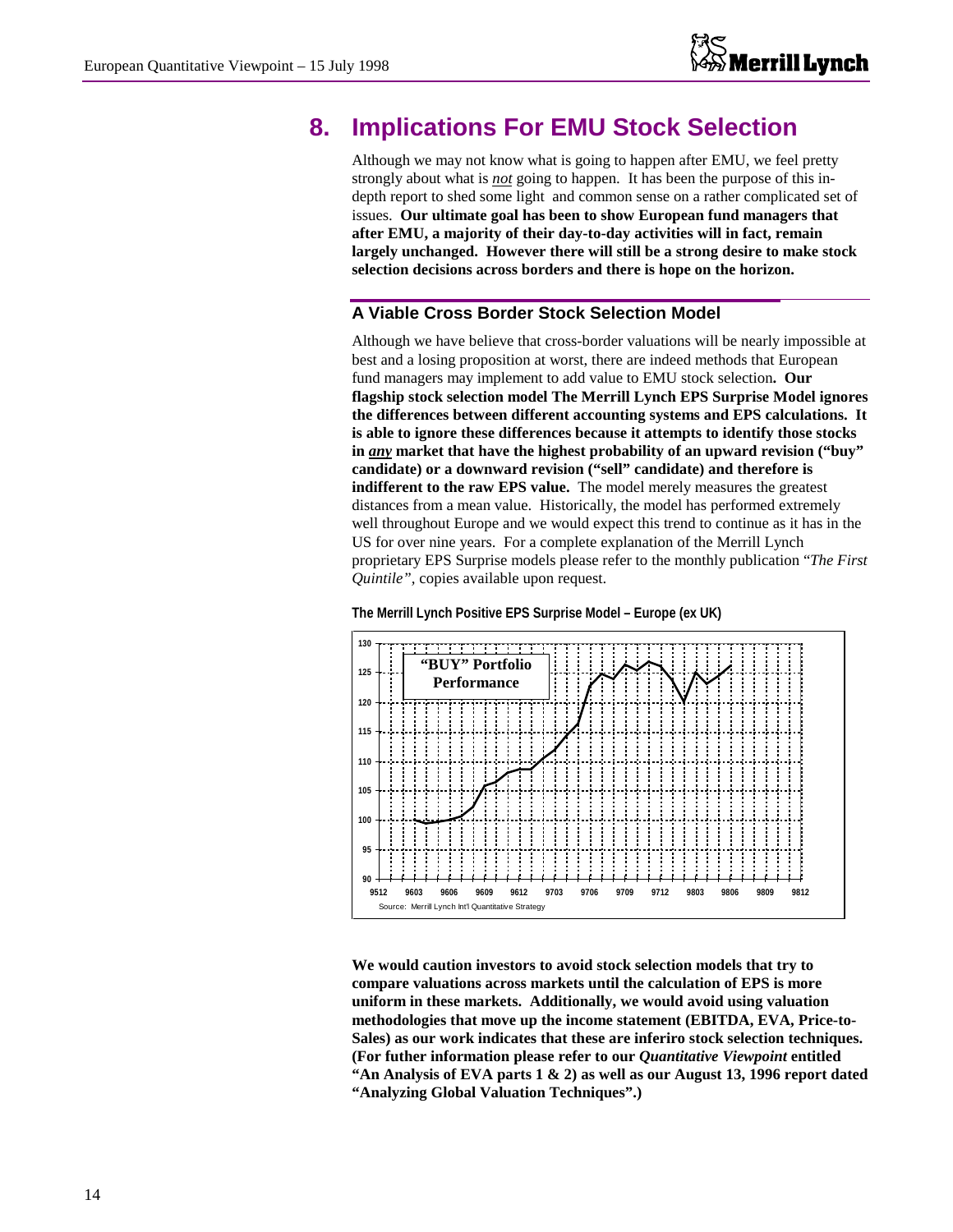Copyright 1998 Merrill Lynch, Pierce, Fenner & Smith Limited, which is the space of the methand (MLPF&S). This report and approved for publication in the United Kingdom by Merrill Lynch, Pierce, Fenner & Smith Limited, whi